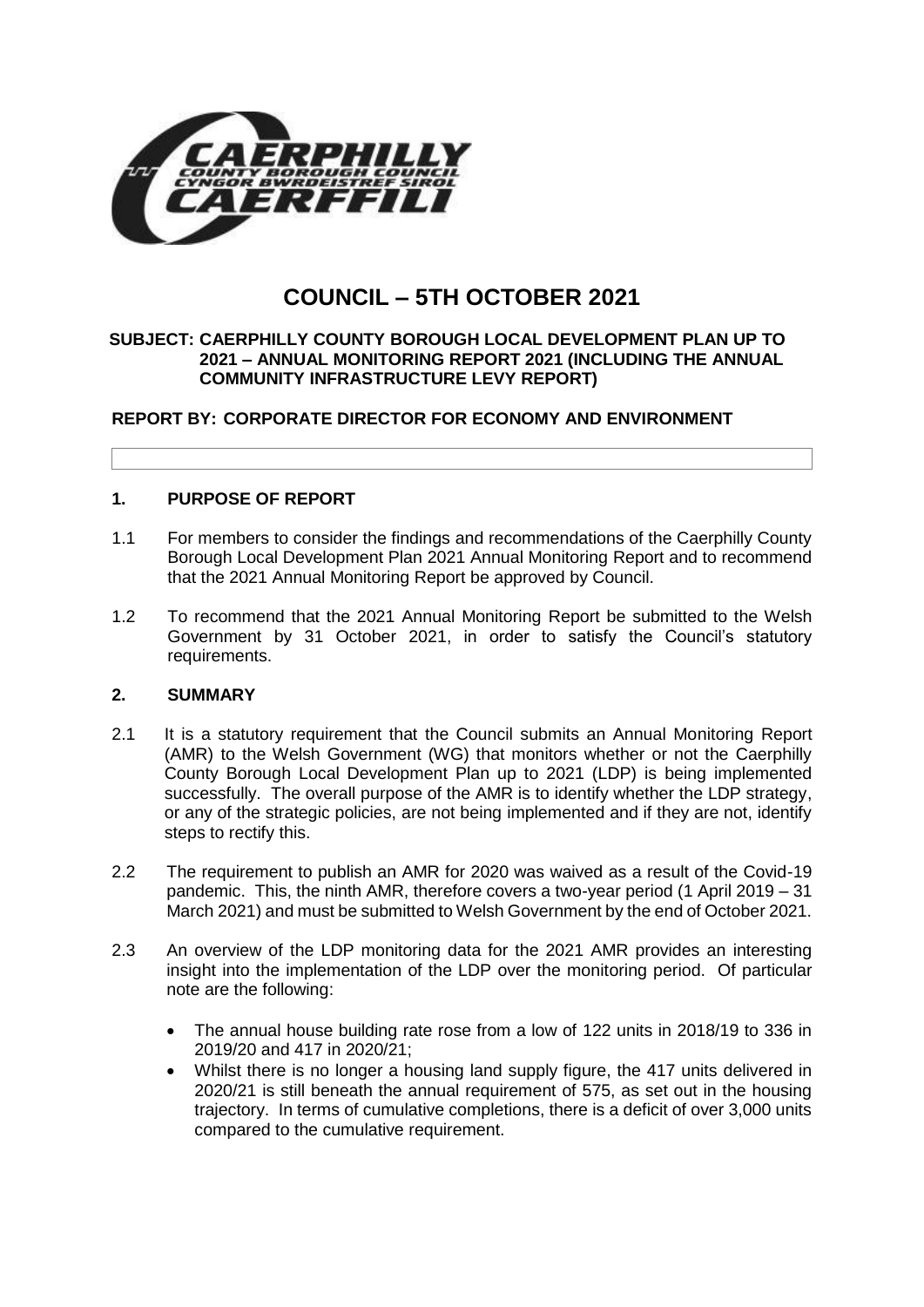- The average house price in the County Borough has risen to £154,433. For the first time since the adoption of the LDP, this is now more than five times average earnings.
- Unemployment fell to 4.5% (from 5.2%), and the number of people in employment rose to 84,600 (from 81,900).
- 11 ha. worth of planning permission was granted on employment land since 2019, though development of allocated sites (EM1) has stagnated.
- Commercial vacancy rates in four of the five principal town centres have increased, though not markedly, and fallen in Ystrad Mynach. The rates for Caerphilly and Ystrad Mynach are below 10% (Caerphilly and Risca in 2019) with the remainder above that mark. Bargoed remains the only town centre whose vacancy rate is over 20%.
- Not unexpectedly, footfall in Caerphilly, Blackwood and Bargoed has dropped sharply since 2020, as a result of the Covid-19 pandemic.
- 2.4 The 2021 AMR also includes the monitoring statement for the Council's implementation of its community infrastructure levy (CIL). Just over £935k was collected in revenue during 2020/21, whilst £109k has been passed to town and community councils during this time. £2.76 million CIL remains available to assist with the delivery of appropriate infrastructure as of 1 April 2021.
- 2.5 The 2013 AMR and subsequent AMRs clearly identified the need for the LDP to be reviewed. Work commenced on a review of the LDP in 2013, but in July 2016 the Council resolved to withdraw the 1st Replacement LDP and seek support for the early preparation of a Strategic Development Plan (SDP) for the Cardiff Capital Region (CCR).
- 2.6 In 2019, Council resolved to agree to commence work on the SDP, alongside other CCR member authorities, thereby meeting the 2016 resolution. Regulations to oversee the preparation of SDPs and allow for the creation of corporate joint committees (CJCs) – the bodies responsible for their preparation – have been laid before the Senedd and come into effect between March 2021 and February 2022. Assuming that SDP preparation commences next year, this is likely to mean the absence of an adopted SDP until late 2025/early 2026.
- 2.7 The most recent (2019) AMR also concluded that a review of the LDP was required. To this end, Council resolved in October 2019 to commence a review. Subsequently, a draft Review Report was prepared, which concluded that a revision of the LDP was necessary. The Review Report and accompanying draft Delivery Agreement were made subject to public consultation between January and March 2021, and approved by Council, and subsequently Welsh Government, in June 2021, thereby committing the Council to the plan preparation timetable contained therein.
- 2.8 In September 2020, the (then) Minister for Housing and Local Government issued clarification in respect of LDP expiry dates, stating that LDPs adopted prior to 4 January 2016 "will remain the LDP for determining planning applications until replaced by a further LDP." This eliminates the possibility of a policy vacuum until such time as the 2<sup>nd</sup> Replacement LDP is adopted.
- 2.9 The LDP review was influenced by several legislative and policy considerations as stated in the previous AMR, and which remain pertinent:
	- There is a statutory requirement to move to review after four years;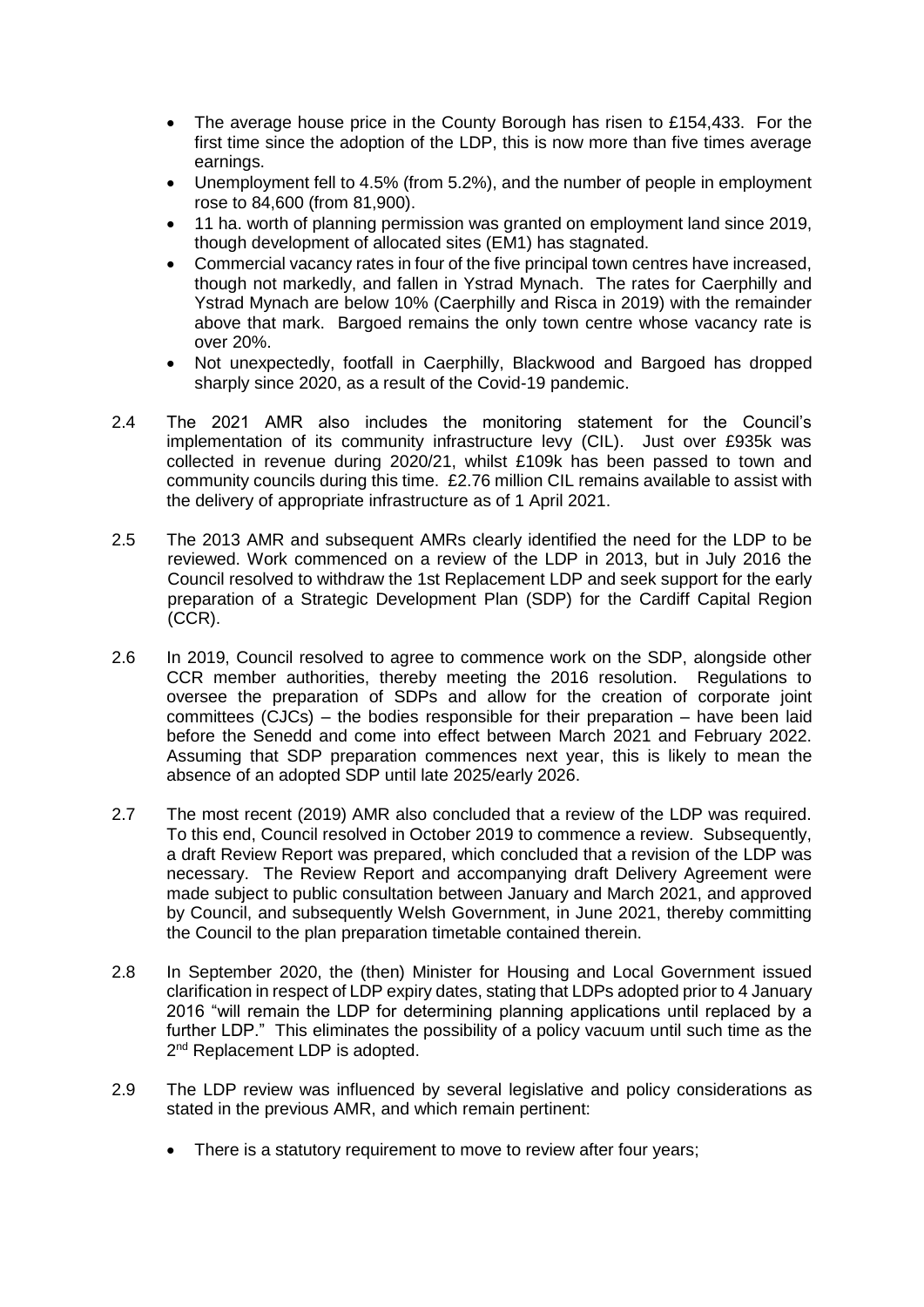- There has been a substantial passage of time since the 2013 AMR identified the need to prepare a new plan;
- There is an urgent need to increase the housing land supply to deliver market and affordable housing;
- There is an urgent need to identify additional employment land to encourage economic growth in the County Borough;
- Further unplanned development may be allowed on appeal in the short-term.
- 2.10 The 2021 AMR concludes and recommends that:
	- **R1 Substantial progress has been made in implementing the Caerphilly County Borough Local Development Plan, adopted 2010**
	- **R2 In light of the conclusions of the most recent Review Report, preparation of the 2nd Replacement Local Development Plan should continue, consistent with the processes and timetable set out within the approved Delivery Agreement**
	- **R3 In the period up to the adoption of a new Replacement LDP, the Council will continue to address the shortfall in the housing land supply through proactive action, including:**
		- o **Considering proposals for new residential development on their relative planning merits on a site-by-site basis and have due regard for the need to increase the housing land supply in line with national planning policy and guidance;**
		- o **Lobbying Welsh Government to establish funding mechanisms to incentivise sites in low viability areas and promote remediation of suitable brownfield sites for development;**
		- o **Utilising innovative funding models to bring forward Council owned sites with viability issues;**
		- o **The identification of schemes through the Regeneration Project Board where funding opportunities could be exploited to deliver regeneration projects, including for housing and employment;**
		- o **Prioritise affordable and new build Council housing on brownfield sites to help preserve our natural environment;**
		- o **Work to ensure new housing and other Council led development schemes complies with high environmental standards to help address the climate emergency.**

# **3. RECOMMENDATIONS**

- 3.1 That Council considers and notes the findings of, and approves, the 2021 Annual Monitoring Report.
- 3.2 That the 2021 Annual Monitoring Report (including the Annual Community Infrastructure Levy Report) be submitted to the Welsh Government before the deadline of 31 October 2021.

# **4. REASONS FOR THE RECOMMENDATIONS**

4.1 To comply with the requirements of the Planning and Compulsory Purchase Act 2004, the LDP (Wales) Regulations 2005, the SEA Directive and the Community Infrastructure Levy Regulations 2010.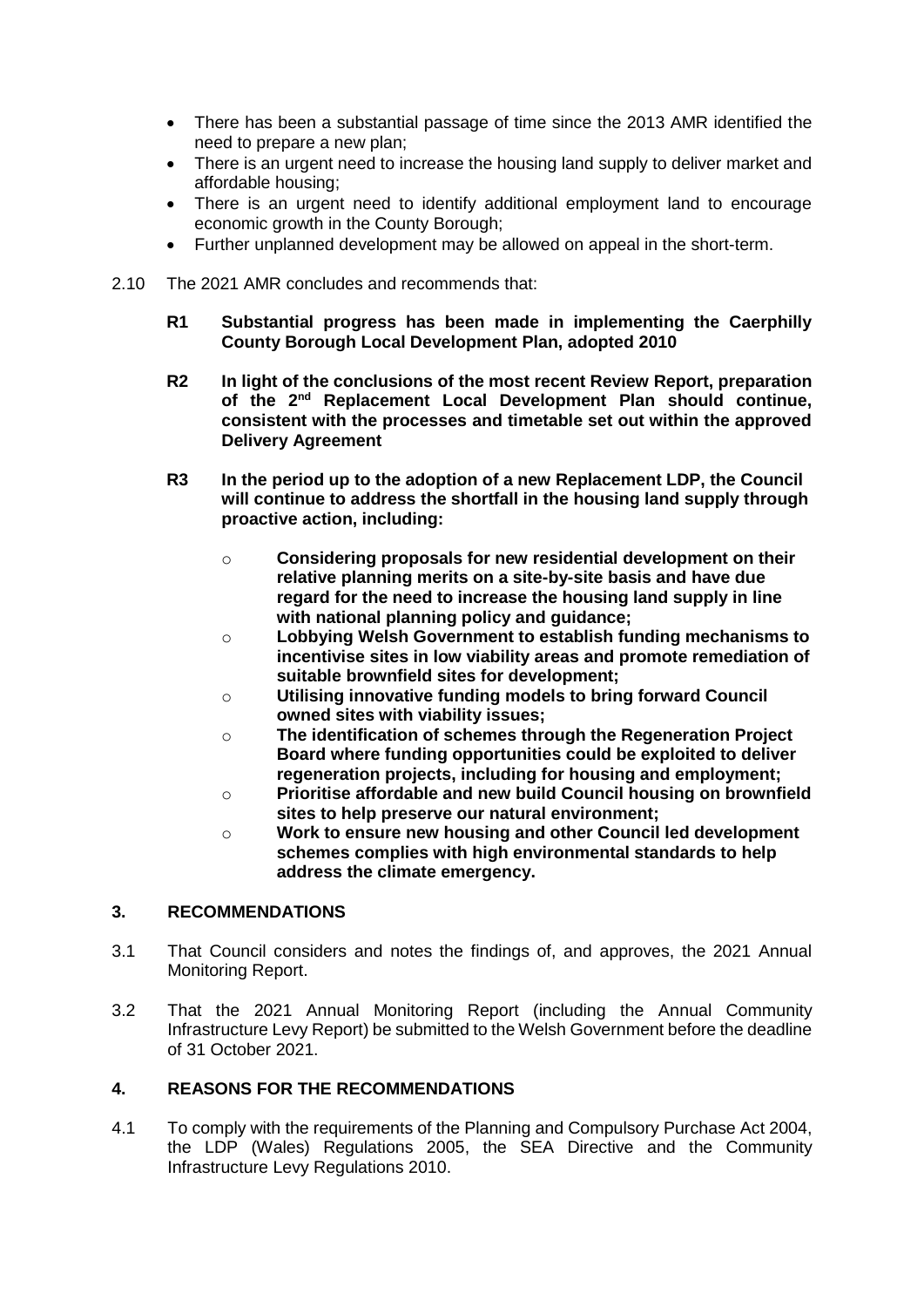4.2 To comply with the recommendations set out in the 2021 Annual Monitoring Report.

# **5. THE REPORT**

#### **Background**

- 5.1 The Council formally adopted the Caerphilly County Borough Local Development Plan (LDP) on 23 November 2010. Following the adoption of its LDP, the Council has a statutory obligation under section 61 of the Planning and Compulsory Purchase Act 2004 to keep all matters under review that are expected to affect the development of its area. Further, section 76 of the Act requires the Council to produce information on these matters in the form of an Annual Monitoring Report for submission to Welsh Government (WG). Due to the requirement to produce an AMR having been waived in 2020 as a result of the Covid-19 pandemic, the 2021 AMR monitors a two-year period (1 April 2019 to 31st March 2021). It is required to be submitted to WG by 31 October 2019.
- 5.2 The 2021 AMR once again considers whether the development strategy that underpins the adopted LDP remains valid; and whether or not the strategy policies contained therein are being effective in delivering the development strategy and meeting the objectives of the plan.

# **Annual Monitoring Requirements**

- 5.3 Section 76 of the Planning and Compulsory Purchase Act 2004, and Regulation 37 of the LDP (Wales) Regulations 2005 (as amended), require the preparation and publication of an AMR. Whilst the LDP Manual Edition 3 provides guidance in terms of structure and content, the structure of the 2021 AMR remains the same as in previous years:
	- An executive summary;
	- A review of changes to national and regional policy and guidance and their implications for the LDP;
	- The strategic environmental assessment/sustainability appraisal (SEA/SA) monitoring based on the SEA/SA monitoring framework (LDP Appendix 18);
	- The LDP monitoring based on the LDP monitoring framework (LDP Appendix 19).
	- The required statutory indicators;
	- The recommendations on the course of action in respect of policies and the LDP as a whole.

# **Report of Findings**

# *National Policy Context*

# *Future Wales*

5.4 In February 2021, Welsh Government published the national development framework *Future Wales*, which sits alongside Planning Policy Wales but also forms part of the development plan alongside LDPs at the local level (and, in time, SDPs at the regional level). In the period up to 2040, it will: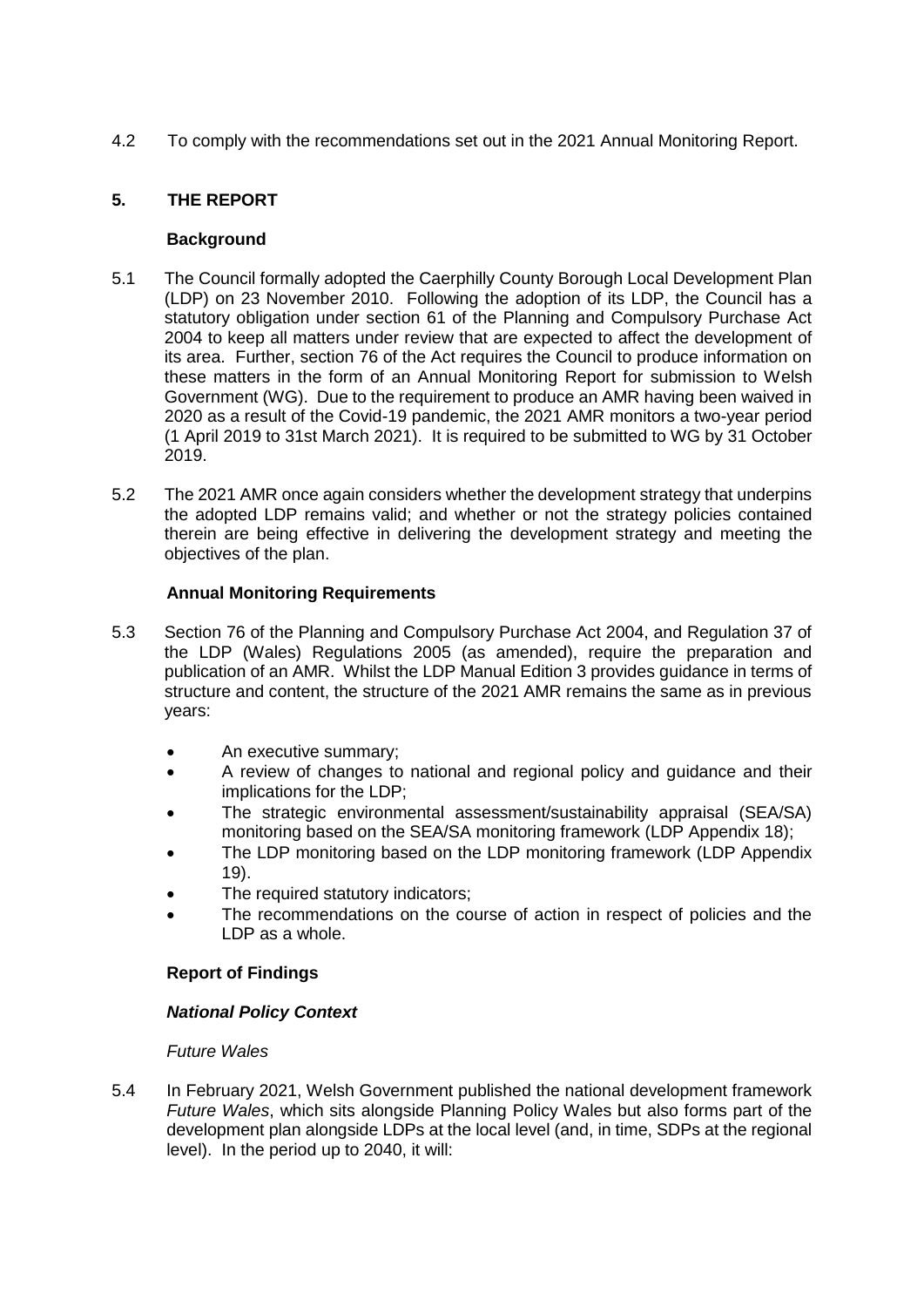- set out where nationally important growth and infrastructure is needed and how the planning system - nationally, regionally and locally - can deliver it;
- provide direction for strategic and local development plans and support the determination of developments of national significance;
- support national economic, transport, environmental, housing, energy and cultural strategies and ensure they can be delivered through the planning system; and
- be reviewed every five years.
- 5.5 Future Wales places Caerphilly County Borough into the South East Wales region, alongside the other nine Cardiff Capital Region authorities, and identifies it as forming part of a national growth area (Cardiff, Newport and the Valleys), in which sustainable growth in employment and housing opportunities, as well as infrastructural investment, is supported.

#### *Planning Policy Wales, Edition 11*

5.6 Planning Policy Wales (PPW) sets out the national land-use planning policies of the Welsh Government and provides the policy basis to inform policies and land-use allocations in Local Development Plans (LDPs). Edition 11 of PPW was published in February 2021 to align with Future Wales, and changes were also made to the 'Housing Delivery' section, removing the five-year housing land supply policy and replacing it with an explicit statement that the housing trajectory, to be prepared in relation to future LDPs, will be the basis for monitoring the delivery of housing.

#### *Technical Advice Note 1: Joint Housing Land Availability Studies*

- 5.7 As stated in the 2019 AMR, paragraph 6.2 of TAN 1, which regarded the five-year housing land supply as a material consideration in the determination of planning applications, was disapplied in 2018, instead putting the onus on "decision makers (i.e. local authorities) to determine the weight to be attributed to the need to increase housing land supply where a LPA has a shortfall".
- 5.8 In March 2020, following a review of housing delivery, Welsh Government revoked TAN 1 in its entirety and replaced it with a requirement to prepare a housing trajectory, which will be set out in each adopted LDP and will form the basis for monitoring the delivery of housing.

# *Development Plans Manual, Edition 3*

5.9 Edition 3 of the Development Plans Manual was published in March 2020, and forms the primary guidance document for LDP preparation. Of key importance is the new requirement for each local authority to prepare a housing trajectory which will be a summary of site specific phasing information for all sites within an LDP, articulated on an annual basis. It will serve as the key mechanism to demonstrate how all sites will be delivered in the identified timescales. While the Council's adopted LDP predates this requirement, it is also a requirement for each AMR to set out a trajectory going forward.

# *Regional Policy Context*

*Corporate Joint Committees and Strategic Development Plans Regulations*

5.10 Regulations concerning the establishment of corporate joint committee (CJCs) and the preparation of SDPs have been laid before the Senedd – specifically, the South East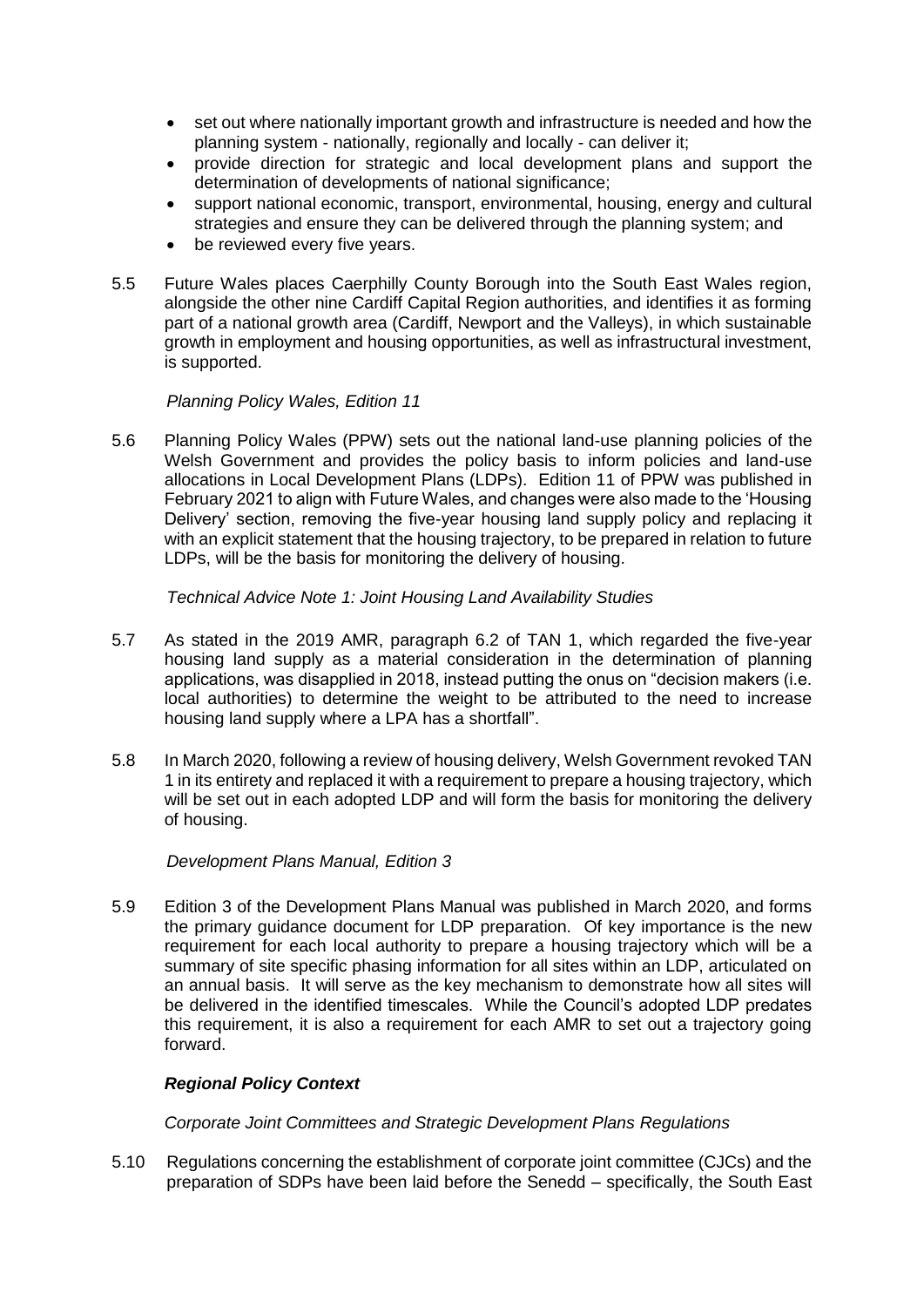Wales Corporate Joint Committee Regulations 2021 in respect of this region. The South East Wales CJC will comprise elected representatives of the ten local authorities (plus, for SDP purposes, the Brecon Beacons National Park) and will assume the role of preparing the region's SDP (previously the responsibility of the Strategic Planning Panel).

#### **Strategic Environmental Assessment/Sustainability Appraisal Monitoring**

- 5.11 In preparing the LDP, the Council undertook a sustainability appraisal (SA) process which also incorporated strategic environmental assessment (SEA), thereby fulfilling the requirements of the LDP Regulations and SEA Directive. It produced and published its SEA/SA Report in conjunction with the LDP.
- 5.12 The SEA Directive also requires that the Council monitors the state of the environment through monitoring the sustainability objectives set out in the SEA/SA Report. This forms an integral part of the AMR and is contained in Section 4.
- 5.13 The results of the SEA monitoring for 2021 are balanced between positive and negative though somewhat mixed, with a slight shift towards positive records between this monitoring period (2020-2021) and the last (2019), although the opposite is the case when compared to the longer term position. This points to an overall conclusion of long-term variability and fluctuation, from which it is difficult to identify clear trends. This is due to the site-specific nature of certain indicators, external circumstances and the fact that many indicators are considered relative to national averages.

#### **LDP Policy Monitoring**

- 5.14 The LDP monitoring process considers each of the 22 strategy policies against the LDP monitoring framework to identify whether the policies are being effective and to identify any policies that are not being implemented.
- 5.15 An overview of the LDP monitoring data for the 2021 AMR provides an interesting insight into the implementation of the LDP over the monitoring period. Of particular note are the following:
	- The annual house building rate rose from a low of 122 units in 2018/19 to 336 in 2019/20 and 417 in 2020/21.
	- Whilst there is no longer a housing land supply figure, the 417 units delivered in 2020/21 is still beneath the annual requirement of 575, as set out in the housing trajectory. In terms of cumulative completions, there is a deficit of over 3,000 units compared to the cumulative requirement.
	- The average house price in the County Borough has risen to £154,433. For the first time since the adoption of the LDP, this is now more than five times average earnings.
	- Unemployment fell to 4.5% (from 5.2%), and the number of people in employment rose to 84,600 (from 81,900).
	- 11 ha worth of planning permission was granted on employment land since 2019, though development of allocated sites (EM1) has stagnated.
	- Commercial vacancy rates in four of the five principal town centres have increased, though not markedly, and fallen in Ystrad Mynach. The rates for Caerphilly and Ystrad Mynach are below 10% (Caerphilly and Risca in 2019) with the remainder above that mark. Bargoed remains the only town centre whose vacancy rate is over 20%.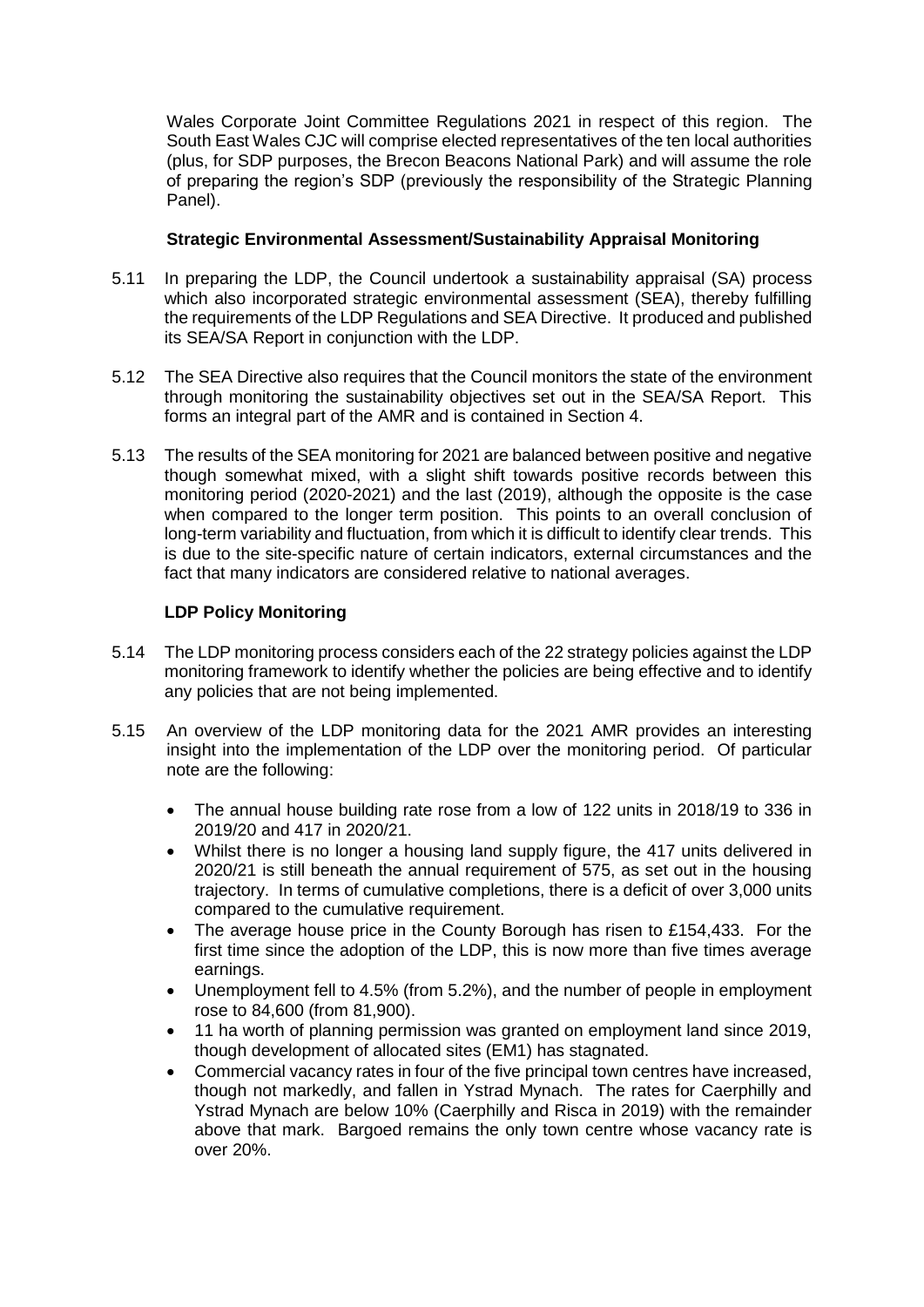- Not unexpectedly, footfall in Caerphilly, Blackwood and Bargoed has dropped sharply since 2020, as a result of the Covid-19 pandemic.
- 5.16 Prior to the 2019 AMR, a number of permissions for housing on greenfield sites were granted on appeal. The implementation of these permissions has caused the rate of housing delivery to increase. However, while there is no longer a housing land supply figure, the rate at which new housing is being delivered remains insufficient, when assessed against the annual and cumulative rates set out in the housing trajectory.
- 5.17 Despite the revocation of TAN 1 and the need to maintain a five-year housing land supply, research undertaken in respect of appeal decisions elsewhere in Wales by the planning consultancy Lichfields highlights that, since 2020, housing delivery remains an important consideration. In each of the cases looked at, the inspector has not rejected the housing need case, despite the requirement to demonstrate a five-year housing land supply having been revoked.
- 5.18 The Planning Inspectorate in Wales continues to take the view that, despite these policy changes, the under-delivery of housing remains a material consideration. Matters to be considered in determining the weight to be attributed to under-delivery include:
	- The extent of the shortfall:
	- The length of time there has been a shortfall;
	- How soon the Council will be able to demonstrate through an adopted LDP that it will meet the area's housing need.
- 5.19 In September 2020, the (then) Minister for Housing and Local Government issued clarification in respect of LDP expiry dates, stating that LDPs adopted prior to 4 January 2016 "will remain the LDP for determining planning applications until replaced by a further LDP." Whilst this eliminates the possibility of a local policy vacuum until such time as the 2<sup>nd</sup> Replacement LDP is adopted, it does not change the position regarding housing delivery highlighted in 2019 and reiterated here. Pressure will remain on the Council to grant permission for development in locations that may be contrary to the adopted LDP as a result of continued under-delivery, and is an issue that will be seriously considered by the Planning Inspectorate in respect of appeals of this nature.
- 5.20 Whilst the preparation of an up-to-date LDP is the appropriate means of addressing the housing shortfall in the medium to long term, it will not be adopted until 2024. Therefore, as in 2019, there remains a need to increase the housing land supply in the short term. Those proactive measures identified in the 2019 AMR therefore remain valid.
- 5.21 As in 2019, objective 17, which addresses Caerphilly's role as a commercial and employment centre, and objective 18, which concerns the provision and protection of employment land, have also been identified as not delivering, on the grounds of minimal take-up and the low level of permissions granted during the monitoring period. The LDP has been relatively successful in respect of the development of employment sites and it is therefore not surprising that only a few sites remain. However, it is important that opportunities are explored through the development plan process to ensure that there will be a diverse portfolio of sites available in the future to support Caerphilly's strategic position in respect of employment and commercial development, especially in light of the County Borough's position within the Cardiff, Newport and the Valleys 'national growth area'.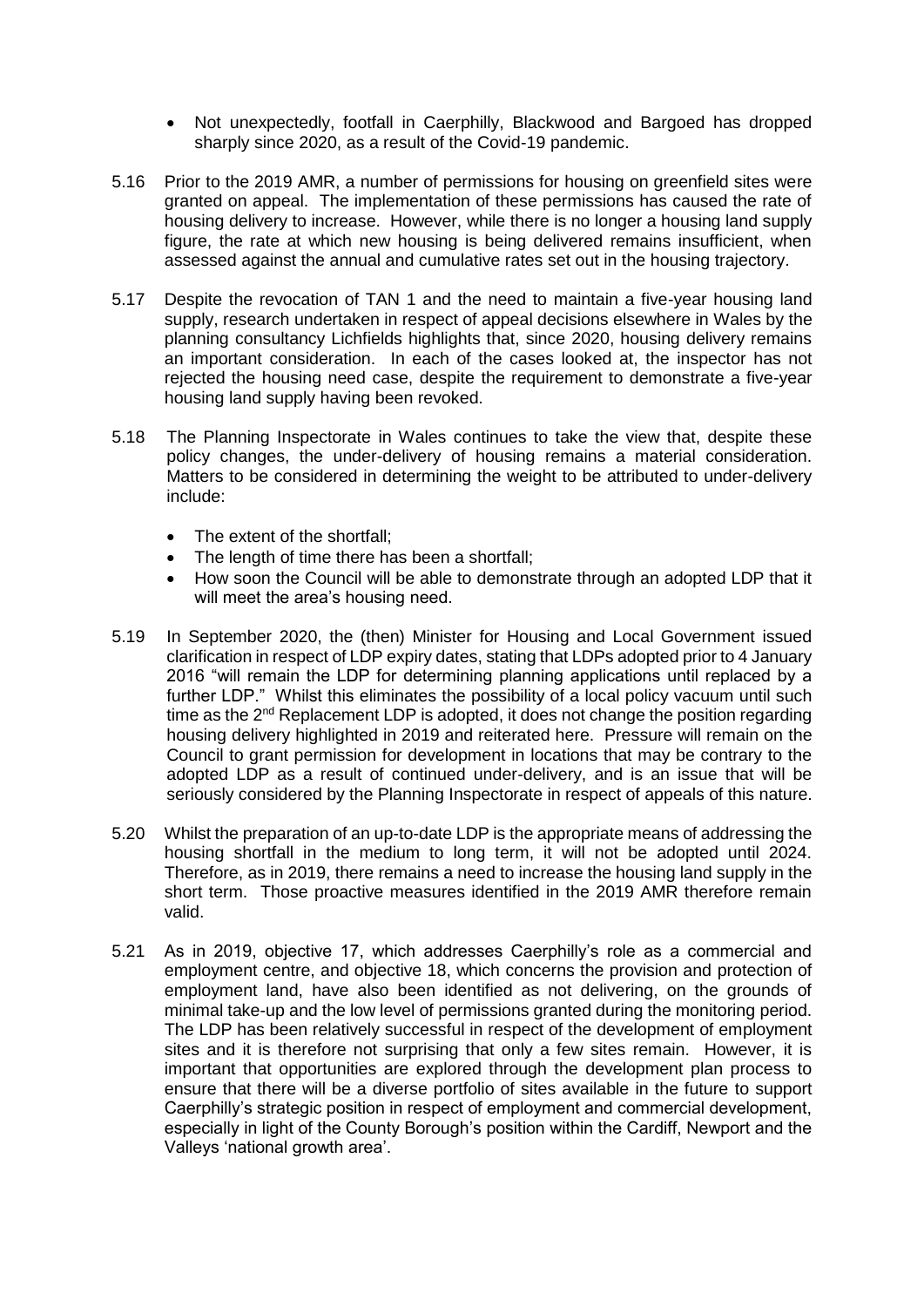5.22 Overall, and as in 2019, the AMR finds that the plan, generally speaking, is being implemented successfully. However, the rate at which new housing is being delivered, and new economic and commercial development in taking place, remains low and requires intervention.

#### **Mandatory Indicators**

- 5.23 The LDP Regulations and Development Plans Manual, Edition 3 set out those key indicators that should be included in monitoring frameworks (aside from local, contextual and SEA indicators). However, it was decided for consistency and comparison reasons that the 2016 AMR and subsequent AMRs will continue to include the 10 of the original 12 mandatory indicators still monitored.
- 5.24 Included in these 10 are the two statutory indicators required by Regulation 37 in respect of the housing land supply and the number of net additional and general market dwellings. Following the revocation of TAN 1, the first of the aforementioned indicators (relating to the housing land availability study) is no longer monitored. The Development Plans Manual now requires that the following indicators are monitored, which relate to the housing trajectory:
	- The annual level of housing completions monitored against the anticipated annual build rate (AABR);
	- Total cumulative completions monitored against the anticipated cumulative completions rate.
- 5.25 However, the Manual is clear that for authorities who adopted their LDP prior to the publication of Edition 3, the average annual requirement (AAR) method should be used in preference to the AABR. Therefore, for the remainder of the lifetime of the adopted LDP, the AMR will monitor the two indicators above against the annual and cumulative requirements as specified in the trajectory.

# **Community Infrastructure Levy**

- 5.26 The Community Infrastructure Levy (CIL) was introduced in Caerphilly County Borough on 1 July 2014. It is a mandatory charge that is levied against all new qualifying development. Regulation 62 of the Community Infrastructure Levy Regulations 2010 (as amended) requires a collecting authority to publish an annual report in respect of CIL for every year when CIL receipts have been collected.
- 5.27 Given that the reporting period for CIL is the same as that used for the Annual Monitoring Report for the LDP (1 April to 31 March) it makes sense that the Annual CIL Report be incorporated into the Annual Monitoring Report for that year. The 2021 AMR therefore covers the period 31 March 2020 – 1 April 2021 for CIL purposes (since no AMR was published in 2020, the CIL Report for that year was published independently).
- 5.28 During this period a total of £935,827.78 in CIL receipts were received by the Council. A total of £109,037.97 was paid to six local councils in accordance with the CIL Regulations. In addition to this a further £30,961.22 is being retained for use within those areas of the County Borough that are not covered by local councils.
- 5.29 In accordance with the CIL Regulations, the Council has taken £46,791.38 of the CIL receipts in admin fees to assist in covering the cost of implementing and operating the CIL. The admin fees amount to 5% of the total CIL receipts for the year.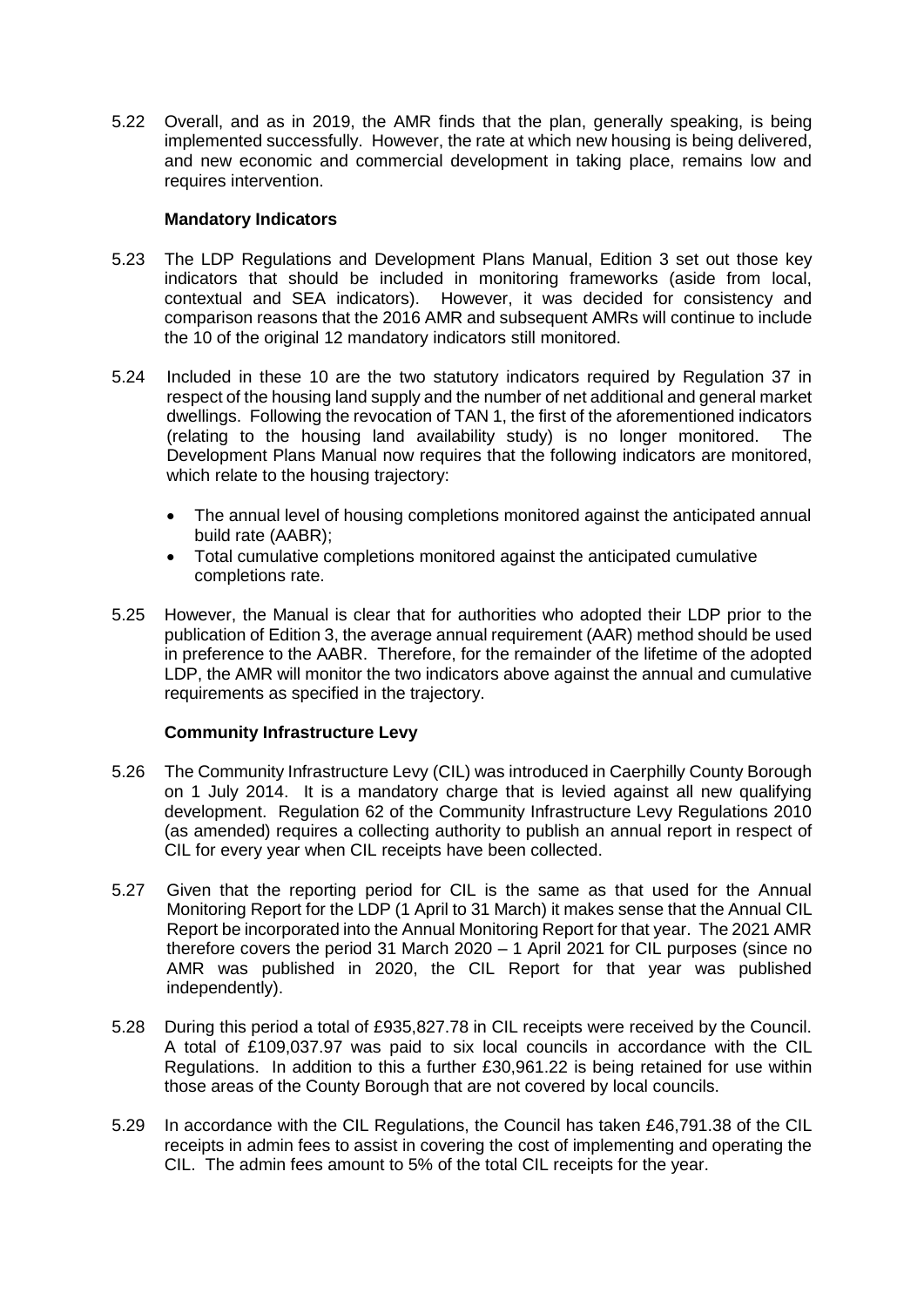- 5.30 It can be confirmed that no infrastructure payments have been received in lieu of CIL and no CIL receipts have been passed to third parties to provide infrastructure. Given the above, the remaining amount of CIL receipts available for expenditure on infrastructure items is £2,756,857.88.
- 5.31 The Regulations also require all local councils in receipt of CIL revenue to prepare annual reports on their CIL income and expenditure, for inclusion in the Annual CIL Report. The annual local council CIL reports are set out in Appendix 5 of the AMR Report.

#### **Conclusion and Recommendations**

- 5.32 The 2021 AMR has identified that one policy SP15 (Affordable Housing Target) is not being delivered and requires intervention, as well as objective 9, which seeks to 'Ensure an adequate and appropriate range of housing sites are available in the most suitable locations'. This is despite the fact that SP14 (Total Housing Requirements) is now being met, which was not the case in 2019, due to the higher number of completions. However, when assessed against the annual requirement set out in the housing trajectory, the number of completions realised in 2021 remains deficient. SP3 (Development in the Southern Connections Corridor) is also failing due to the small number of sites for which planning permission has been granted on greenfield sites outside settlement limits.
- 5.33 It will not be possible for the adopted LDP to achieve its target of 8,625 dwellings, and at least 964 affordable dwellings, by the end of this calendar year. The number of completions over the course of the plan period (5,588) represents a shortfall of circa 3,000 compared to the cumulative average annual requirement (AAR) as set out in the housing trajectory.
- 5.35 Whilst the preparation of an up-to-date LDP is the appropriate means of addressing the housing shortfall in the medium to long term, it will not be adopted until 2024. Therefore, as in 2019, there remains a need to increase the housing land supply in the short term, utilising a number of direct interventions.
- 5.36 While the adopted LDP will not now expire at the end of 2021 as previously feared, this does not change the position regarding housing delivery highlighted in 2019 and reiterated here. Pressure will remain on the Council to grant permission for development in locations that may be contrary to the adopted LDP. The under-delivery of housing will remain a material consideration in the determination of planning applications, and inspectors will continue to take it seriously, despite the revocation of TAN 1. Therefore, the previous recommendation that proposals for residential development should be considered on their relative merits on a site-by-site basis, having regard to the need to increase the housing land supply, remains valid. One key introduction is that of Future Wales, and the implications for the County Borough of being part of a 'national growth area'.
- 5.37 As in 2019, objective 17, which addresses Caerphilly's role as a commercial and employment centre, and objective 18, which concerns the provision and protection of employment land, have also been identified as not delivering, on the grounds of minimal take-up and the low level of permissions granted during the monitoring period. The LDP has been relatively successful in respect of the development of employment sites and it is therefore not surprising that only a few sites remain. However, it is important that opportunities are explored through the development plan process to ensure that there will continue to be a diverse portfolio of sites available in the future to support Caerphilly's strategic position in respect of employment and commercial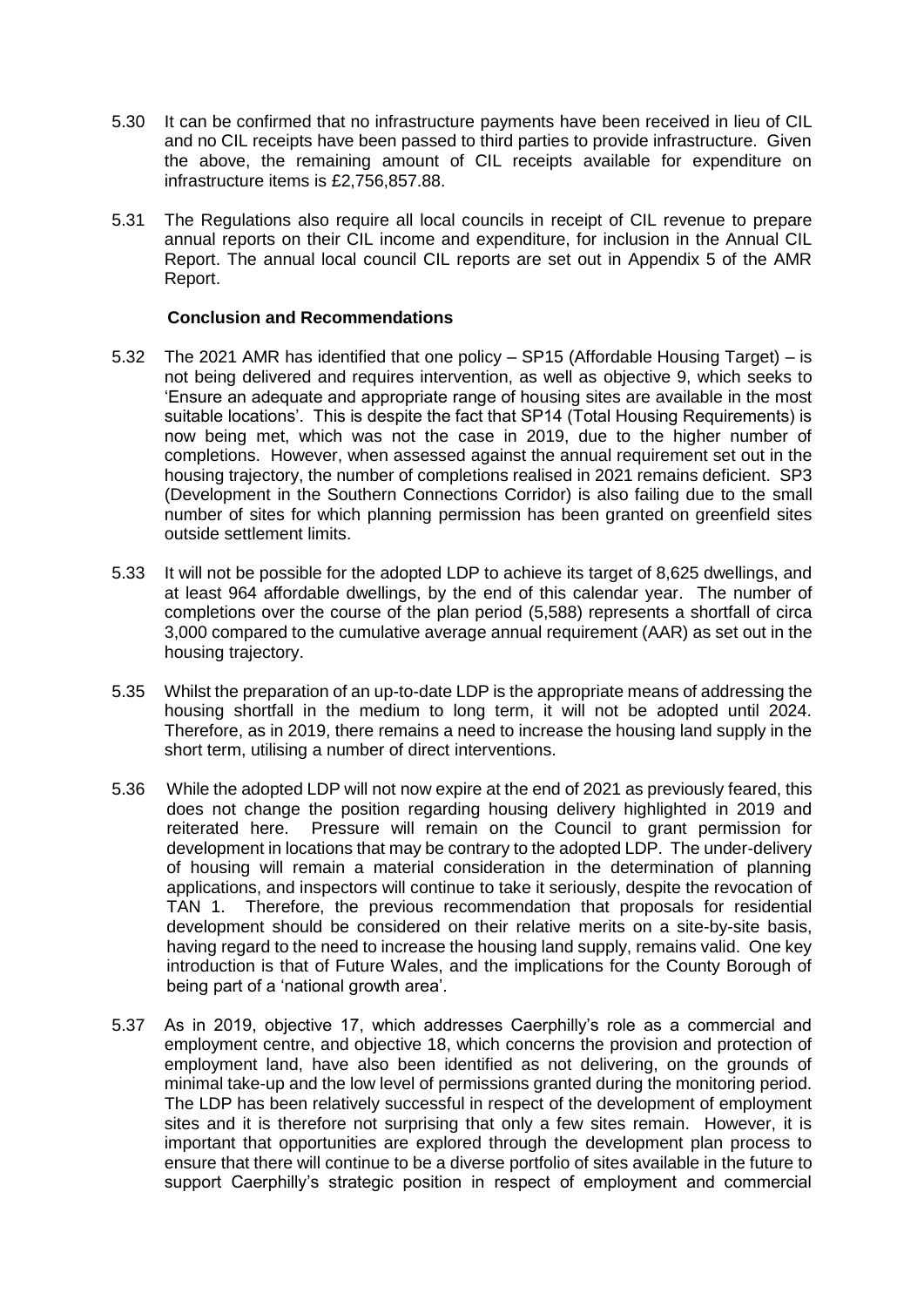development, especially in light of the County Borough's position within the Cardiff, Newport and the Valleys 'national growth area'.

- 5.38 Whilst the new South East Wales Corporate Joint Committee has been established in law, SDP preparation is yet to commence and it will not be adopted until the 2<sup>nd</sup> Replacement LDP is in place. It is therefore incumbent upon the Council to continue to progress the 2<sup>nd</sup> Replacement LDP as per the Delivery Agreement, including for those matters which will ultimately be dealt with at the regional level by the SDP.
- 5.39 The 2021 AMR therefore concludes and recommends that:
	- R1 Substantial progress has been made in implementing the Caerphilly County Borough Local Development Plan, adopted 2010
	- R2 In light of the conclusions of the most recent Review Report, preparation of the 2<sup>nd</sup> Replacement Local Development Plan should continue, consistent with the processes and timetable set out within the approved Delivery Agreement
	- R3 In the period up to the adoption of a new Replacement LDP, the Council will continue to address the shortfall in the housing land supply through proactive action, including:
		- $\circ$  Considering proposals for new residential development on their relative planning merits on a site-by-site basis and have due regard for the need to increase the housing land supply in line with national planning policy and guidance;
		- o Lobbying Welsh Government to establish funding mechanisms to incentivise sites in low viability areas and promote remediation of suitable brownfield sites for development;
		- o Utilising innovative funding models to bring forward Council owned sites with viability issues;
		- o The identification of schemes through the Regeneration Project Board where funding opportunities could be exploited to deliver regeneration projects, including for housing and employment;
		- o Prioritise affordable and new build Council housing on brownfield sites to help preserve our natural environment;
		- o Work to ensure new housing and other Council led development schemes complies with high environmental standards to help address the climate emergency.

# 6. **ASSUMPTIONS**

6.1 It is assumed that the  $2^{nd}$  Replacement LDP will be adopted in late 2024 as per the timetable set out in the Delivery Agreement, which has been approved by Council and Welsh Government, and that this will predate the adoption of the SDP, for which preparation has yet to commence.

# 7. **SUMMARY OF INTEGRATED IMPACT ASSESSMENT**

7.1 The IIA indicates a largely neutral impact on protected characteristics and socioeconomic concerns. Preparation of the 2nd Replacement LDP was the recommendation of a previous AMR and has already been agreed. Potential impacts will be assessed and mitigated through the integrated sustainability appraisal (ISA) process.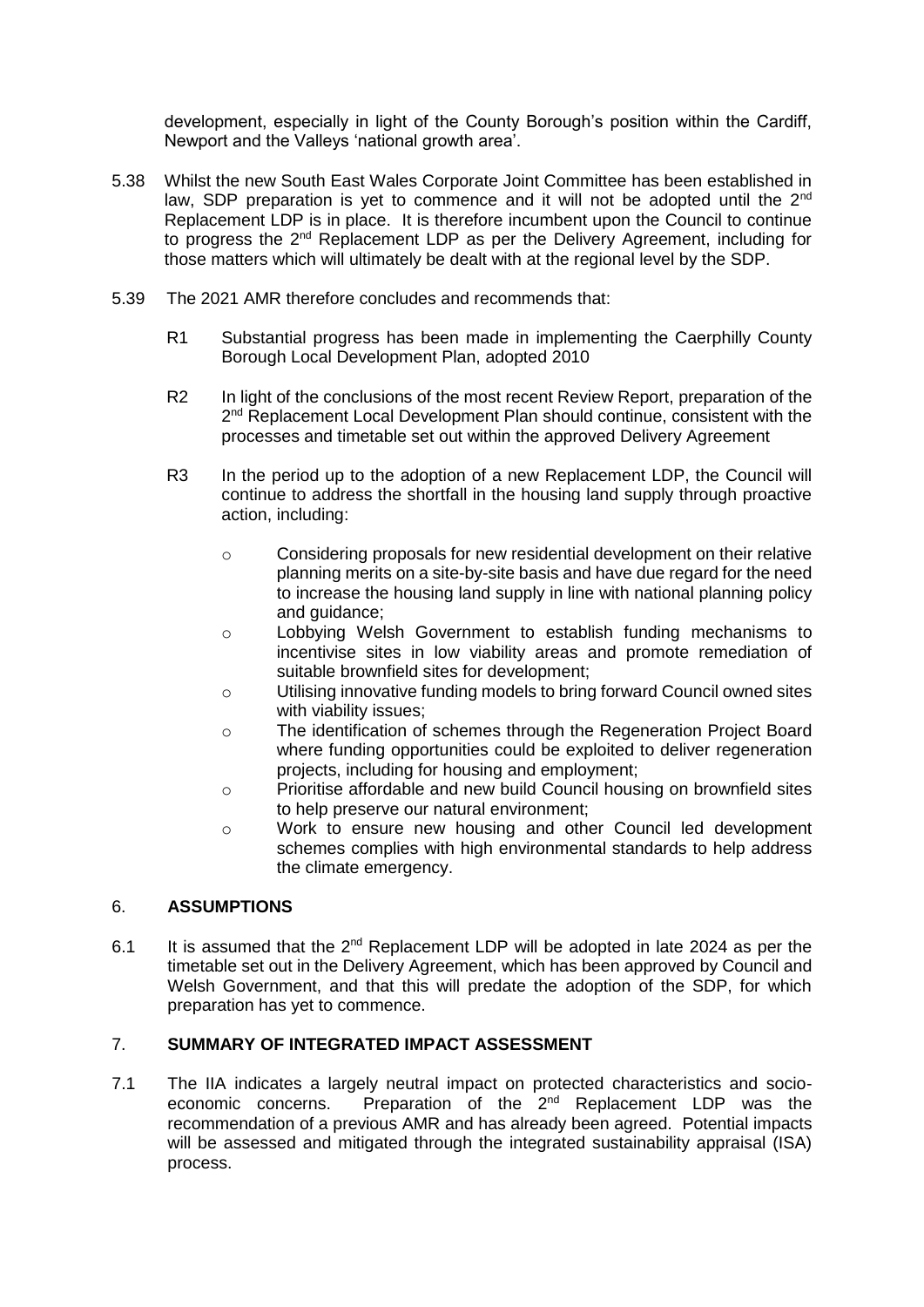# **[Link to the Full IIA](https://www.caerphilly.gov.uk/CaerphillyDocs/IIA/IIA_LDP_AMR_August2021)**

#### **8. FINANCIAL IMPLICATIONS**

8.1 The decision to undertake preparation of the  $2^{nd}$  Replacement LDP, and incur those costs associated with that process, is the subject of a previous Council resolution. There are no financial implications as a result of the 2021 AMR.

# **9. PERSONNEL IMPLICATIONS**

9.1 There are no personnel implications.

# **10. CONSULTATIONS**

10.1 All responses have been incorporated into this report.

# **11. STATUTORY POWER**

- 11.1 Planning and Compulsory Purchase Act 2004; Town and Country Planning (Local Development Plan) (Wales) Regulations 2005 (as amended); Local Government Act 2000
- Author: Ian Mullis, Planning Officer, mullii@caerphilly.gov.uk

| Consultees: | Cllr. Andrew Whitcombe, Cabinet Member for Sustainability, Planning and<br>Fleet; andrewwhitcombe@caerphilly.gov.uk;<br>Cllr. John Ridgewell, Chair - Housing and Regeneration Scrutiny<br>Committee, johnridgewell@caerphilly.gov.uk;<br>Cllr. Mike Adams, Vice Chair - Housing and Regeneration Scrutiny<br>Committee, michaeladams@caerphilly.gov.uk;<br>Christina Harrhy, Chief Executive, harrhc@caerphilly.gov.uk;<br>Mark S. Williams, Corporate Director for Economy and Environment,<br>willims@caerphilly.gov.uk;<br>Robert Tranter, Head of Legal Services, trantri@caerphilly.gov.uk;<br>Lynne Donovan, Head of People Services, donovl@caerphilly.gov.uk;<br>Stephen Harris, Head of Financial Services, harrisr@caerphilly.gov.uk;<br>Rhian Kyte, Head of Regeneration and Planning, kyter@caerphilly.gov.uk;<br>Marcus Lloyd, Head of Infrastructure, Iloydm1@caerphilly.gov.uk;<br>Shaun Couzens, Chief Housing Officer, couzes@caerphilly.gov.uk;<br>Robert Hartshorn, Head of Public Protection, Community and Leisure<br>Services, hartsr@caerphilly.gov.uk;<br>Keri Cole, Chief Education Officer, colek@caerphilly.gov.uk;<br>Mark Williams, Interim Head of Property Services,<br>willim17@caerphilly.gov.uk;<br>Ryan Thomas, Planning Services Manager, thomaar@caerphilly.gov.uk;<br>Clive Campbell, Transportation Engineering Manager,<br>campbc@caerphilly.gov.uk;<br>Allan Dallimore, Regeneration Services Manager, |
|-------------|--------------------------------------------------------------------------------------------------------------------------------------------------------------------------------------------------------------------------------------------------------------------------------------------------------------------------------------------------------------------------------------------------------------------------------------------------------------------------------------------------------------------------------------------------------------------------------------------------------------------------------------------------------------------------------------------------------------------------------------------------------------------------------------------------------------------------------------------------------------------------------------------------------------------------------------------------------------------------------------------------------------------------------------------------------------------------------------------------------------------------------------------------------------------------------------------------------------------------------------------------------------------------------------------------------------------------------------------------------------------------------------------------------------------------------------------------|
|             | dallia@caerphilly.gov.uk;                                                                                                                                                                                                                                                                                                                                                                                                                                                                                                                                                                                                                                                                                                                                                                                                                                                                                                                                                                                                                                                                                                                                                                                                                                                                                                                                                                                                                        |